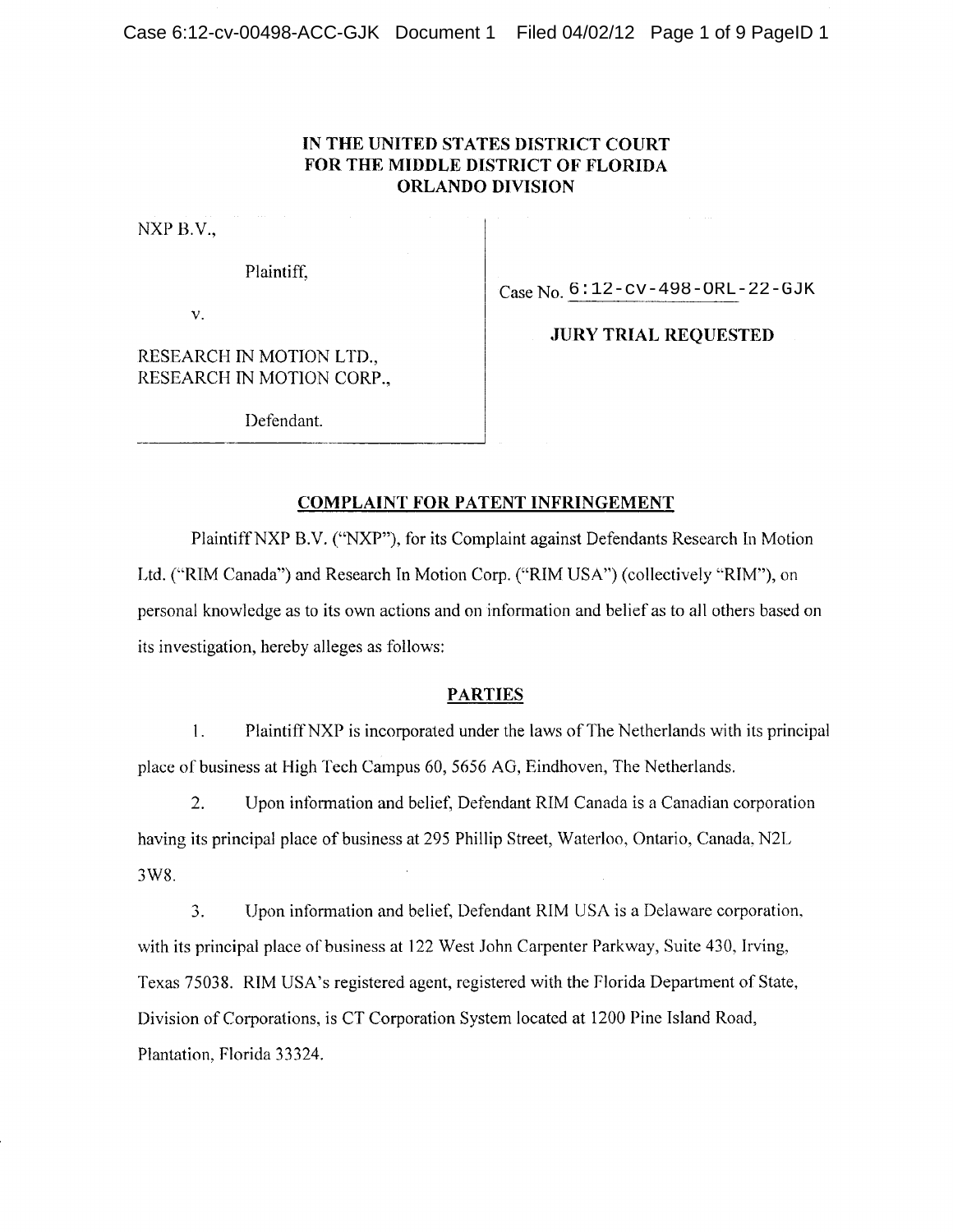### **JURISDICTION AND VENUE**

4. This is an action for patent infringement arising under the patent laws of the United States, Title 35, United States Code, § 100 *et seq.* Accordingly, this Court has subject matter jurisdiction pursuant to 28 U.S.C. §§ 1331 and I338(a).

5. This Court has personal jurisdiction over RIM because RIM has established minimum contacts with the State of Florida, including in the Middle District of Florida. RIM manufactures (directly or indirectly through third party manufacturers) and/or assembles products that are and have been used, offered for sale, sold, and purchased in the Middle District of Florida. RIM also, directly and/or through its distribution network, places electronic products within the stream of commerce, which stream is directed at this District, with the knowledge and/or understanding that such products will be sold in the State of Florida, including in the Middle District of Florida.

6. RIM has also has regularly conducted and continues to regularly conduct business in the Middle District of Florida, and has committed acts of patent infringement in this District. For example, RIM organizes and promotes BlackBerry WorIdTM —"the largest annual gathering of the BlackBerry® ecosystem"—held annually since at least 2005 in Orlando, Florida.' This year's BlackBerry WorldTM is occurring May 1-3 at the Orlando World Center Marriott. Upon information and belief, at each of the past BlackBerry WorldTM events held in Orlando, Florida, RIM has advertised, demonstrated, used, offered to sell, and/or sold its BlackBerry® products.

7. Jurisdiction over RIM in this matter is also proper given that RIM has voluntarily registered its business in the State of Florida and maintains a registered agent in Florida.

8. RIM maintains an office in Florida located at 1200 Sawgrass Corporate Parkway, Suites 100 and 200, Sunrise, Florida 33323.

<sup>&</sup>lt;sup>1</sup> Upon information and belief, the predecessor to RIM's BlackBerry World<sup>TM</sup> was RIM's

<sup>&</sup>quot;Wireless Enterprise Symposium."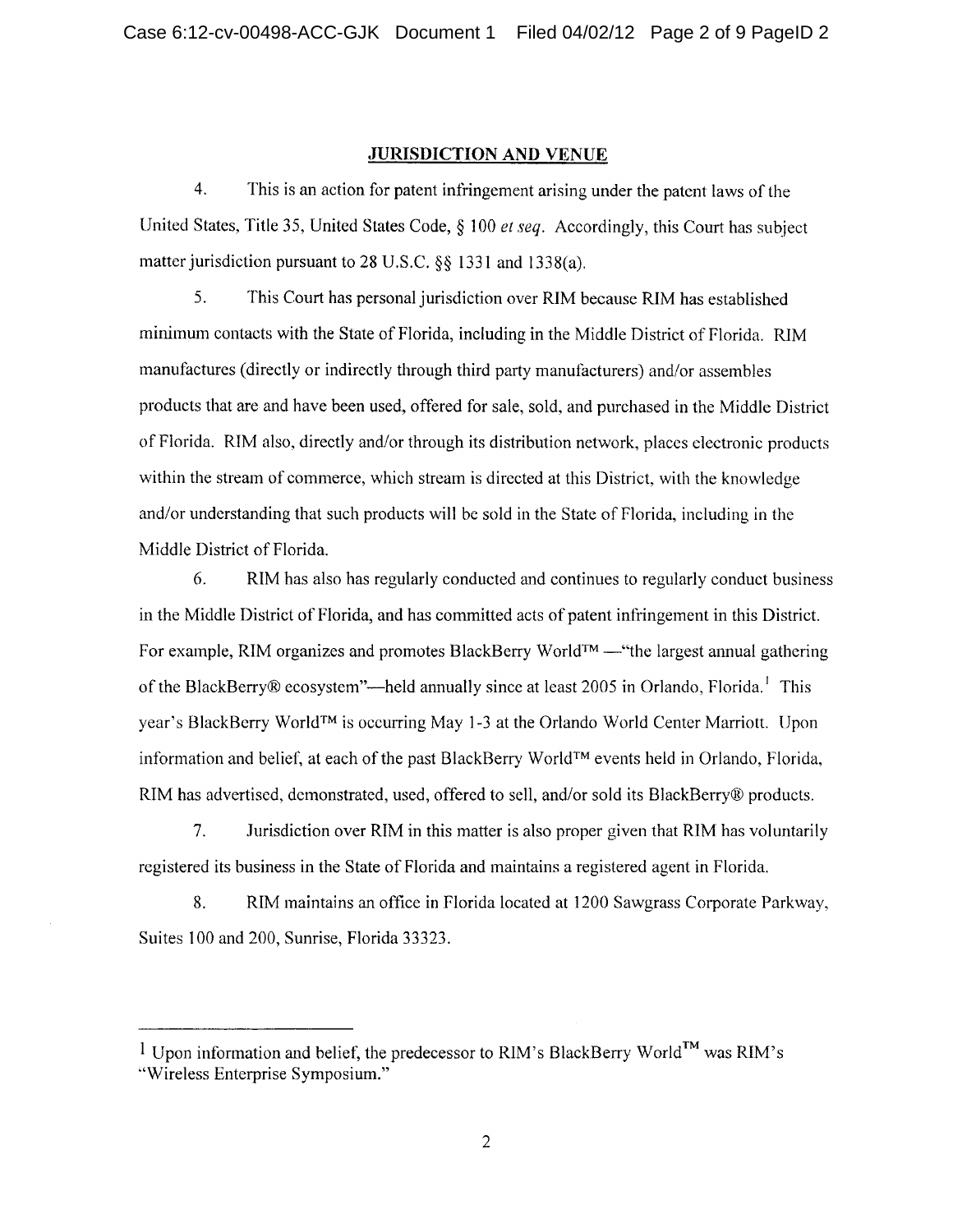9. RIM has also submitted to personal jurisdiction in Florida, including in an action pending before this Court.

10. RIM has purposefully availed itself of the privilege of conducting business activities within the State of Florida and this District, which activities, upon information and belief, use systems or perform methods that infringe one or more claims of a United States patent owned by NXP, causing injury in Florida and this District. Therefore, the exercise of jurisdiction over RIM is appropriate under the applicable jurisdictional statutes and would not offend traditional notions of fair play and substantial justice.

11. Venue is proper in the Middle District of Florida pursuant to 28 U.S.C. §§ 1391(b), 1391(c), and 1400(b) because RIM is has committed, and continues to commit, acts of infringement, including by using, demonstrating, and providing electronic products that are used, offered for sale, sold, and have been purchased in the State of Florida, including in the Middle District of Florida.

#### **STATEMENT OF FACTS**

12. United States Patent No. 7,330,455 ("the '455 patent"), titled *Method and Communication Device For Expanding The Range Of Data Transmission Rates In Wireless Local Area Networks* was duly and lawfully issued February 12, 2008. NXP is the sole owner of all rights, title and interest in the '455 patent. A true and correct copy of the '455 patent is attached as Exhibit I.

13. United States Patent No. 6,434,654 ("the '654 patent"), titled *System Bus With A Variable Width Selectivity Configurable At Initialization,* was duly and lawfully issued August 13, 2002. NXP is the sole owner of all rights, title and interest in the '654 patent. A true and correct copy of the '654 patent is attached as Exhibit 2.

14. United States Patent No. 6,501,420 ("the '420 patent"), titled *Mobile Cellular Telephone Comprising A GPS Receiver,* was duly and lawfully issued December 31, 2002. NXP is the sole owner of all rights, title and interest in the '420 patent. A true and correct copy of the '420 patent is attached as Exhibit 3.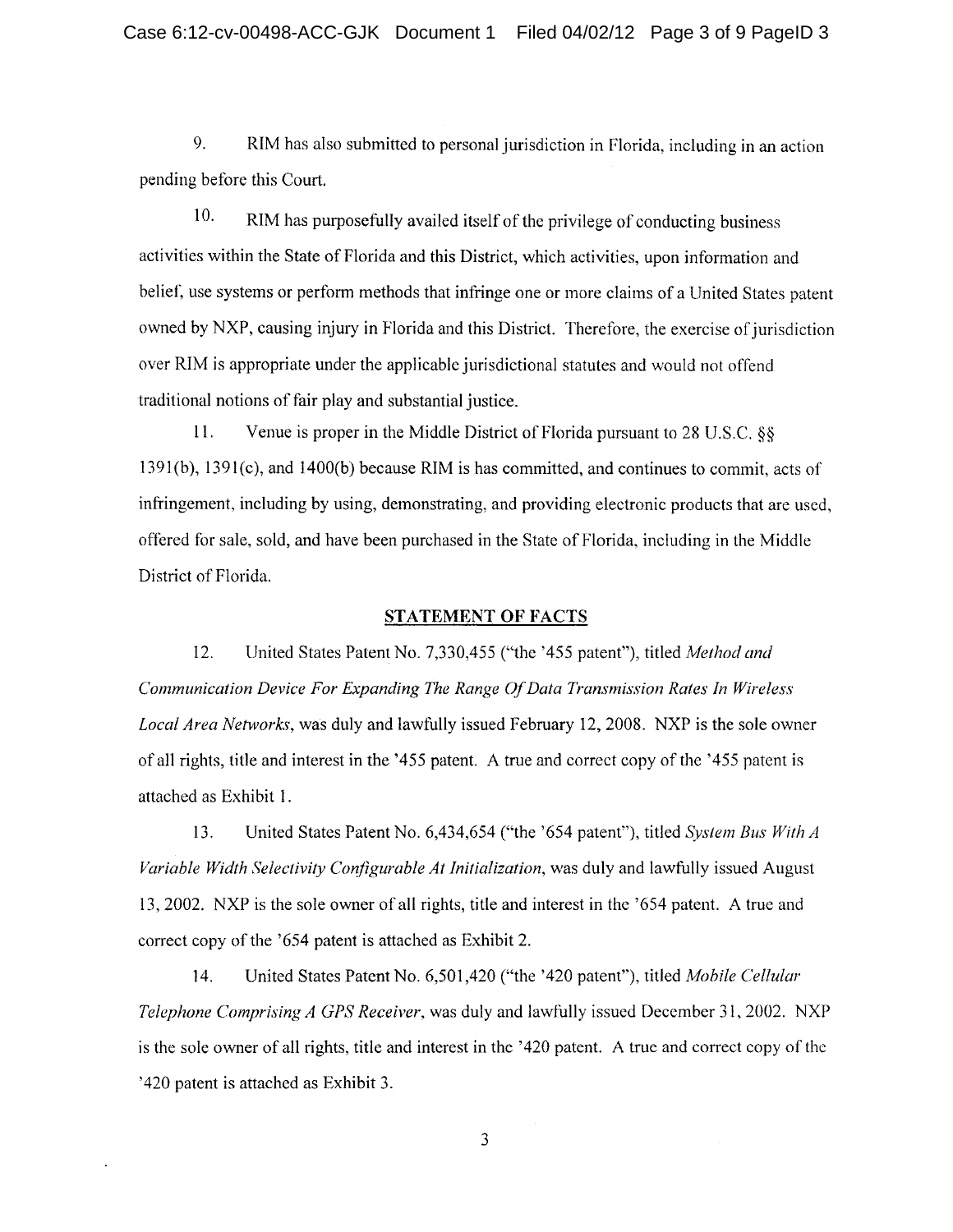15. United States Patent No. 5,597,668 ("the '668 patent"), titled *Patterned Filled Photo Mask Generation For Integrated Circuit Manufacturing,* was duly and lawfully issued January 28, 1997. NXP is the sole owner of all rights, title and interest in the '668 patent. A true and correct copy of the '668 patent is attached as Exhibit 4.

16. United States Patent No. 5,639,697 ("the '697 patent"), titled *Dummy Underlayers For Improvement In Removal Rate Consistency During Chemical Mechanical Polishing,* was duly and lawfully issued June 17, 1997. NXP is the sole owner of all rights, title and interest in the '697 patent. A true and correct copy of the '697 patent is attached as Exhibit 5.

17. United States Patent No. 5,763,955 ("the '955 patent"), titled *Patterned Filled Layers For Integrated Circuit,* was duly and lawfully issued June 9, 1998. NXP is the sole owner of all rights, title and interest in the '955 patent. A true and correct copy of the '955 patent is attached as Exhibit 6.

### **COUNT I**

#### **(Infringement of the '455 patent)**

18. NXP incorporates by reference the allegations of Paragraphs 1 through 17 above as if fully set forth herein.

19. Upon information and belief, in violation of 35 U.S.C. § 271, RIM is and has been directly infringing, contributing to the infringement of, and/or inducing others to infringe the '455 patent by making, using, selling, and/or offering to sell in the United States, or importing into the United States, without authority, products or processes that practice the inventions claimed in the '455 patent, including without limitation, RIM's BlackBerry® Torch<sup>TM</sup>.

20. Upon information and belief, RIM has induced the infringement and/or contributed to the infringement of the '455 patent by knowingly and with intent, actively encouraging customers to use RIM's infringing products, including without limitation, BlackBerry® Torch<sup>TM</sup>, in a manner that constitutes direct infringement of one or more claims of the '455 patent.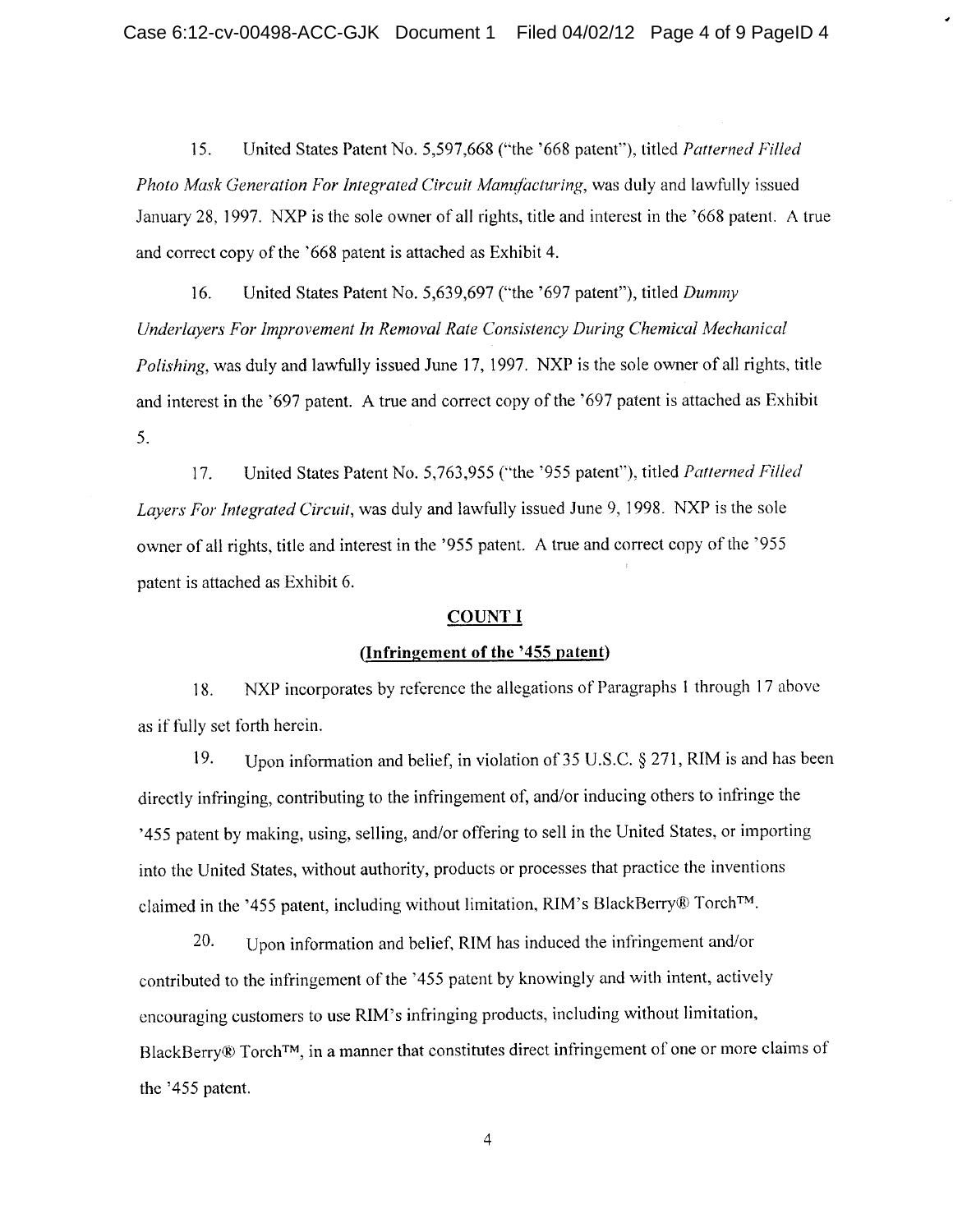21. RIM had prior notice and knowledge of the '455 patent. Upon information and belief, RIM lacks any justifiable belief that there is no infringement or that the infringed claims are invalid. RIM has therefore acted with objective recklessness in its infringing activity, making RIM's infringement of the '455 patent willful. As a result, NXP is entitled to an award of exemplary damages, attorneys' fees, and costs in bringing this action.

22. Upon information and belief, RIM intends to continue it unlawful infringing activity related to the '455 patent.

23. RIM's acts of infringement have caused damage to NXP, and NXP is entitled to recover from RIM the damages sustained by NXP as a result of RIM's wrongful acts in an amount subject to proof at trial.

## **COUNT II (Infringement of the '654 patent)**

NXP incorporates by reference the allegations of Paragraphs 1 through 17 above 24. as if fully set forth herein.

25. Upon information and belief, in violation of 35 U.S.C. § 271, RIM is and has been directly infringing the '654 patent by making, using, selling, and/or offering to sell in the United States, or importing into the United States, without authority, products or processes that practice the inventions claimed in the '654 patent, including without limitation, RIM's BlackBerryg Torch<sup>™</sup> and Playbook<sup>™</sup>.

26. Upon information and belief, RIM intends to continue it unlawful infringing activity related to the '654 patent.

27. RIM's acts of infringement have caused damage to NXP, and NXP is entitled to recover from RIM the damages sustained by NXP as a result of RIM's wrongful acts in an amount subject to proof at trial.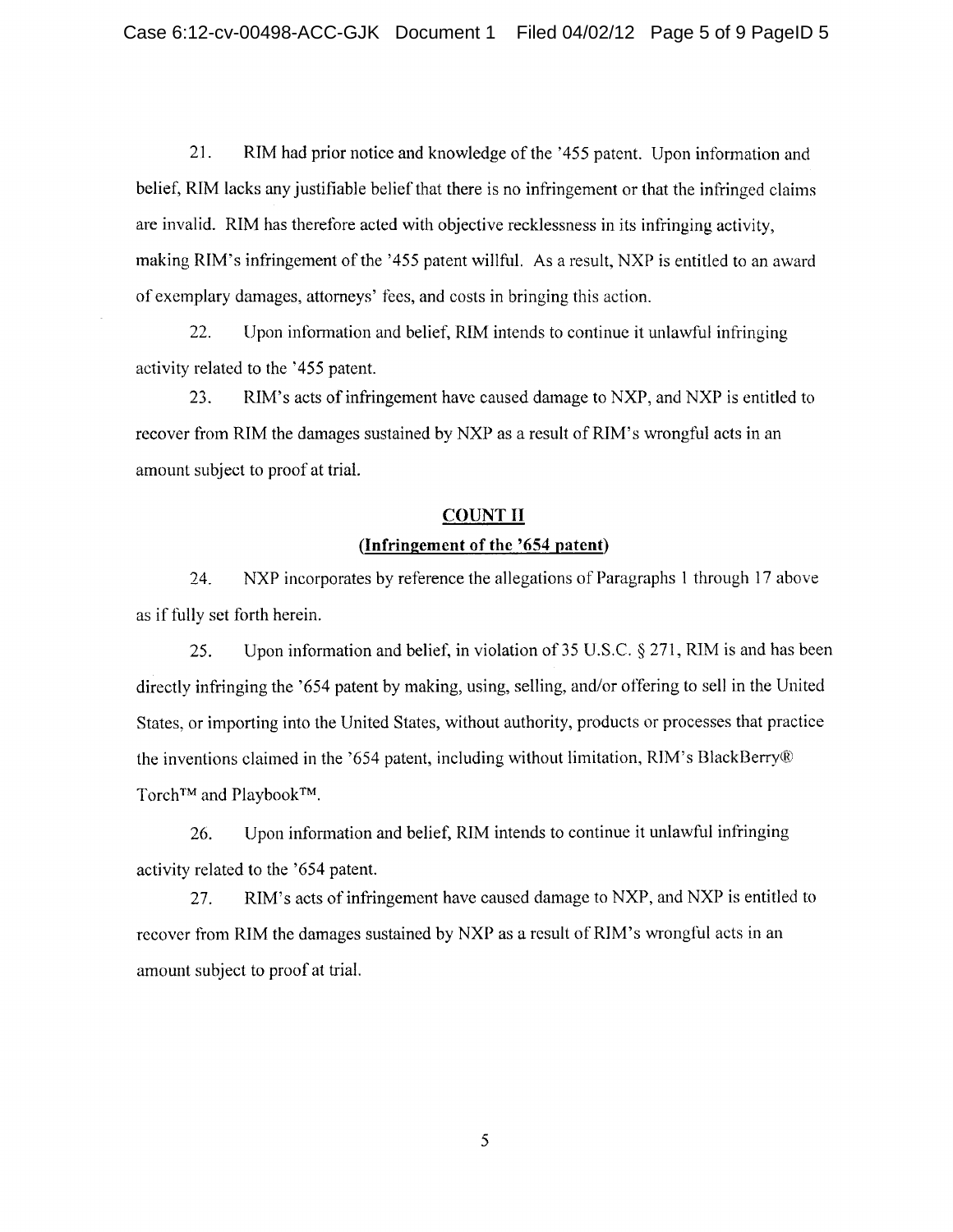## **COUNT III (Infringement of the '420 patent)**

28. NXP incorporates by reference the allegations of Paragraphs 1 through 17 above as if fully set forth herein.

<sup>29.</sup> Upon information and belief, in violation of 35 U.S.C.  $\S$ 271, RIM is and has been directly infringing, contributing to the infringement of, and/or inducing others to infringe the '420 patent by making, using, selling, and/or offering to sell in the United States, or importing into the United States, without authority, products or processes that practice the inventions claimed in the '420 patent, including without limitation, RIM's BlackBerry® Curve™.

30- Upon information and belief, RIM has induced the infringement and/or contributed to the infringement of the '420 patent by knowingly and with intent, actively encouraging customers to use RIM's infringing products, including without limitation, R1M's BlackBerry® Curve<sup>TM</sup>.

31. RIM had prior notice and knowledge of the '420 patent. Upon information and belief, RIM lacks any justifiable belief that there is no infringement or that the infringed claims are invalid. RIM has therefore acted with objective recklessness in its infringing activity. making RIM's infringement of the '420 patent willful. As a result, NXP is entitled to an award of exemplary damages, attorneys' fees, and costs in bringing this action.

32. Upon information and belief, RIM intends to continue it unlawful infringing activity related to the '420 patent.

33. RIM's acts of infringement have caused damage to NXP, and NXP is entitled to recover from RIM the damages sustained by NXP as a result of R1M's wrongful acts in an amount subject to proof at trial.

### COUNT IV

#### **(Infringement of the '668 patent)**

34. NXP incorporates by reference the allegations of Paragraphs 1 through 17 above as if fully set forth herein.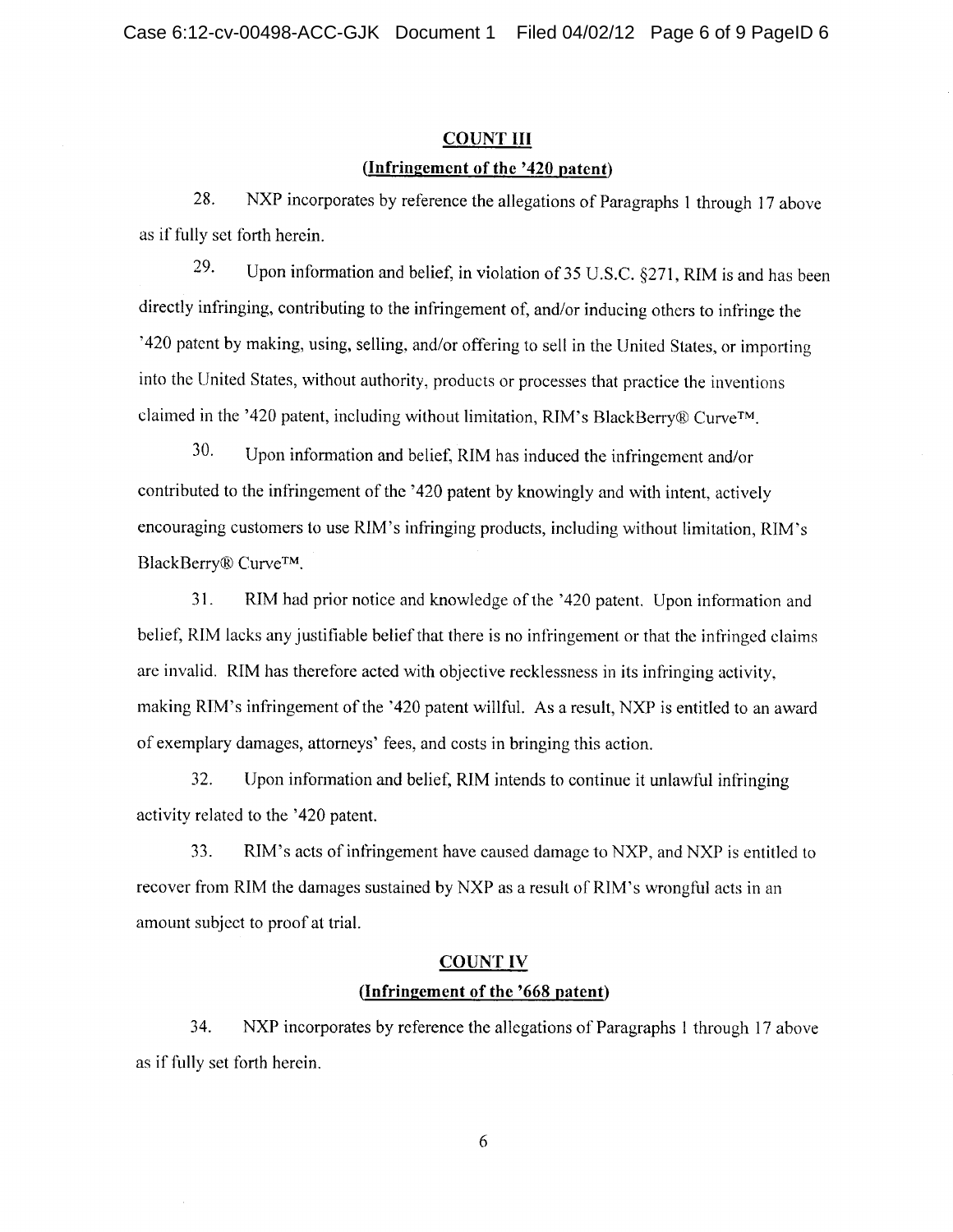35. RIM has infringed and is infringing the '668 patent by making, using, selling, and/or offering to sell in the United States, or importing into the United States, without authority. products such as RIM's BlackBerry® Bold™, Curve<sup>™</sup>, and Torch<sup>™</sup> containing integrated circuits that practice the inventions claimed in the '668 patent.

36. RIM had prior notice and knowledge of the '668 patent. Upon information and belief, RIM lacks any justifiable belief that there is no infringement or that the infringed claims are invalid. RIM has therefore acted with objective recklessness in its infringing activity, making RIM's infringement of the '668 patent willful. As a result, NXP is entitled to an award of exemplary damages, attorneys' fees, and costs in bringing this action.

37. Upon information and belief, RIM intends to continue it unlawful infringing activity related to the '668 patent.

38. RIM's acts of infringement have caused damage to NXP, and NXP is entitled to recover from RIM the damages sustained by NXP as a result of RIM's wrongful acts in an amount subject to proof at trial.

#### **COUNT** V

#### **(Infringement of the '697 patent)**

39. NXP incorporates by reference the allegations of Paragraphs 1 through 17 above as if fully set forth herein.

40. RIM has infringed and is infringing the '697 patent by making, using, selling, and/or offering to sell in the United States, or importing into the United States, without authority, products such as RIM's BlackBerry® CurveTM containing integrated circuits that practice the inventions claimed in the '697 patent.

41. Upon information and belief, RIM intends to continue it unlawful infringing activity related to the '697 patent.

42. RIM's acts of infringement have caused damage to NXP, and NXP is entitled to recover from RIM the damages sustained by NXP as a result of RIM's wrongful acts in an amount subject to proof at trial.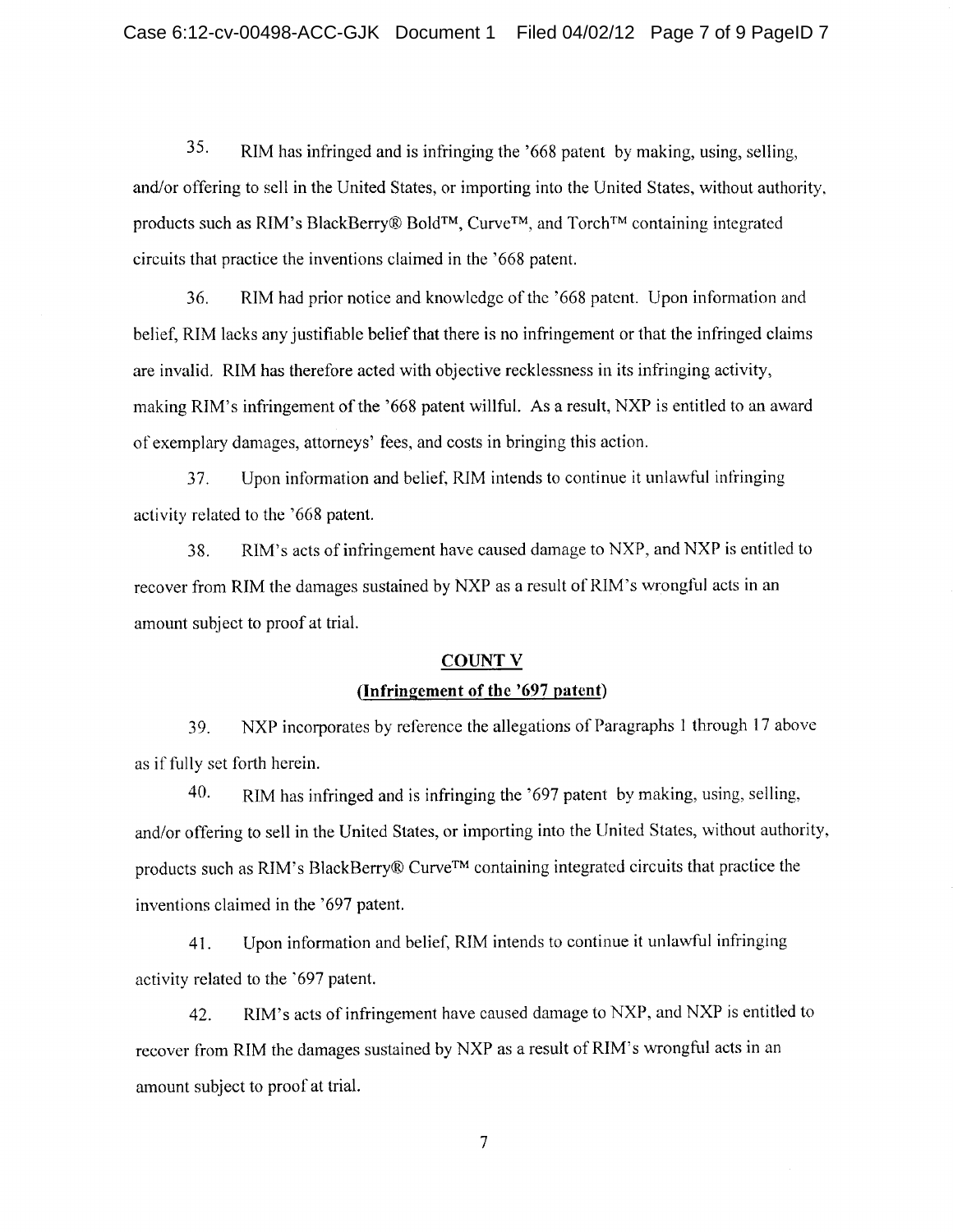# COUNT VI **(Infringement of the '955 patent)**

43. NXP incorporates by reference the allegations of Paragraphs 1 through 17 above as if fully set forth herein.

44. RIM has infringed and is infringing the '955 patent by making, using, selling, and/or offering to sell in the United States, or importing into the United States, without authority. products such as RIM's BlackBerry® Bold<sup>TM</sup> and Torch<sup>TM</sup> containing integrated circuits that practice the inventions claimed in the '955 patent.

45. Upon information and belief, RIM intends to continue it unlawful infringing activity related to the '955 patent.

46. RIM's acts of infringement have caused damage to NXP, and NXP is entitled to recover from RIM the damages sustained by NXP as a result of RIM's wrongful acts in an amount subject to proof at trial.

### **DAMAGES**

47. As a result of RIM's acts of infringement, NXP has suffered and will suffer actual and consequential damages; however, NXP does not yet know the full extent of such infringement and such extent cannot be ascertained except through discovery and special accounting. To the fullest extent permitted by law, NXP seeks recovery of damages at least for lost profits, reasonable royalties, unjust enrichment, and benefits received by RIM as a result of using the misappropriated technology. NXP seeks any other damages to which it would be entitled in law or in equity.

#### **ATTORNEYS' FEES**

48. NXP is entitled to recover reasonable and necessary attorneys' fees under applicable law.

#### **DEMAND FOR JURY TRIAL**

49. NXP respectfully demands a trial by jury pursuant to Rule 38 of the Federal Rules of Civil Procedure.